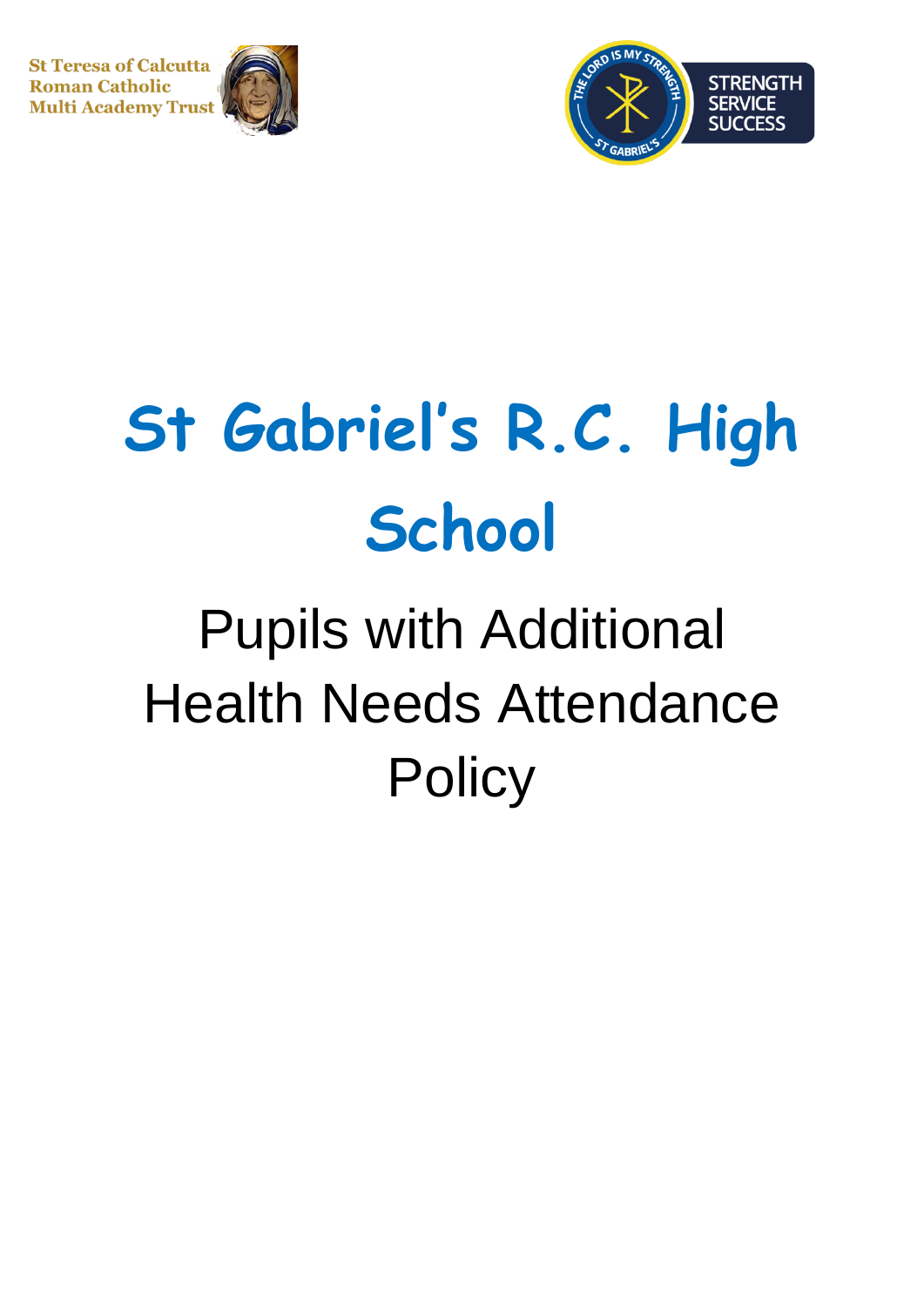# **Contents**

[Statement of intent](#page-2-0)

- 1. Legal framework
- 2. [LA duties](#page-3-0)
- 3. [Definitions](#page-4-0)
- 4. Roles [and responsibilities](#page-4-1)
- 5. [Managing absence](#page-6-0)
- 6. [Support for pupils](#page-7-0)
- 7. [Reintegration](#page-8-0)
- 8. [Information sharing](#page-8-1)
- 9. [Record keeping](#page-9-0)
- 10. [Training](#page-9-1)
- 11. Examinations and assessments
- 12. Monitoring and review

#### **Appendices**

a) Supporting Attendance of Pupils with Additional Health Needs During the Coronavirus [\(COVID-19\) Pandemic](#page-11-0)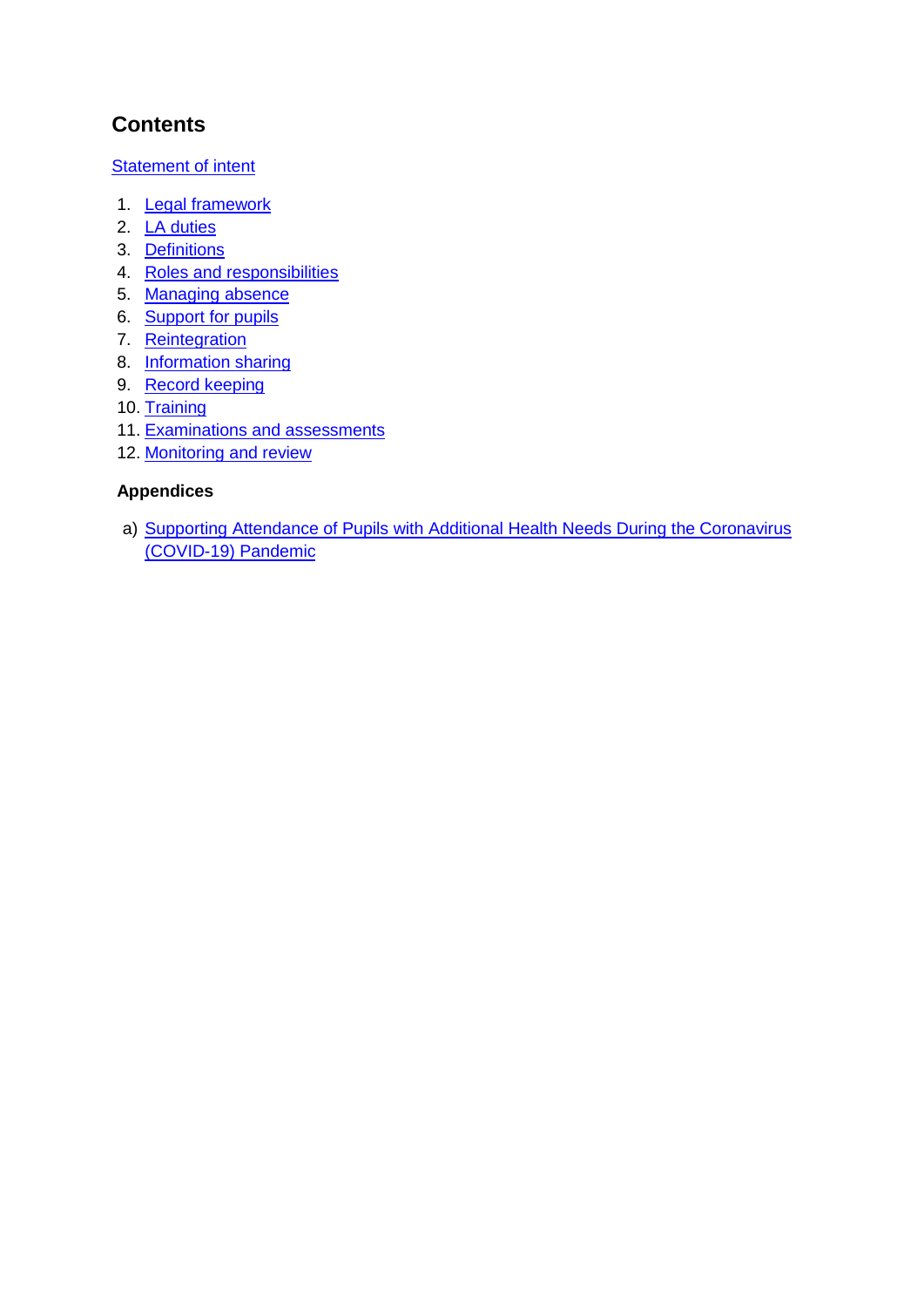# <span id="page-2-0"></span>**Statement of intent**

St Gabriels aims to support the LA and ensure that all pupils who are unable to attend school due to medical needs, and who would not receive suitable education without such provision, continue to have access to as much education as their medical condition allows, to enable them to reach their full potential.

Due to the nature of their health needs, some pupils may be admitted to hospital or placed in alternative forms of education provision. We recognise that, whenever possible, pupils should receive their education within their school and the aim of the provision will be to reintegrate pupils back into school as soon as they are well enough.

We understand that we have a continuing role in a pupil's education whilst they are not attending the school and will work with the LA, healthcare partners and families to ensure that all pupils with medical needs receive the right level of support to enable them to maintain links with their education.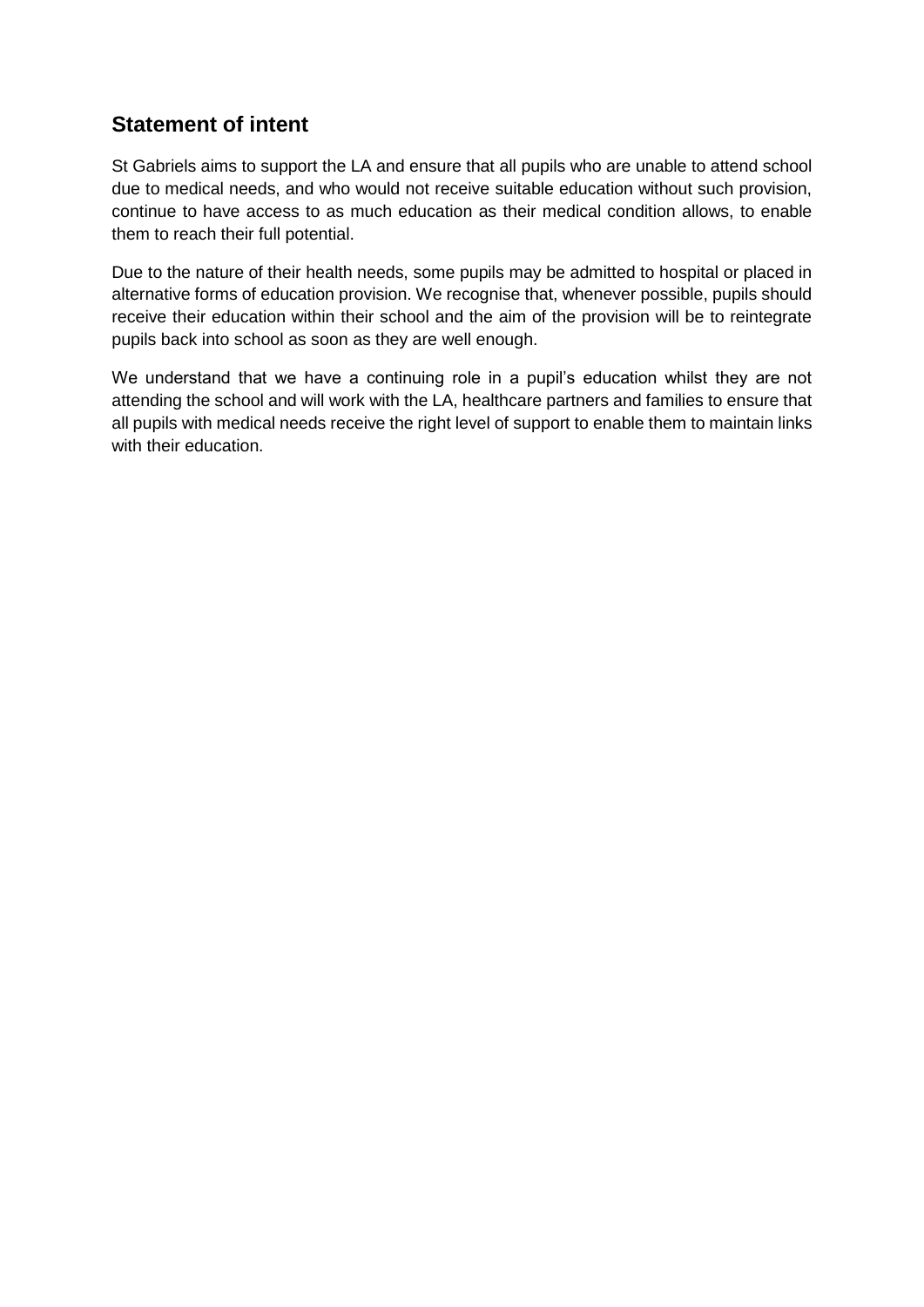# **1. 1. Legal framework**

This policy has due regard to all relevant legislation and statutory guidance including, but not limited to, the following:

- Education Act 1996
- Equality Act 2010
- The UK GDPR
- Data Protection Act 2018
- DfE (2013) 'Ensuring a good education for children who cannot attend school because of health needs'
- DfE (2015) 'Supporting pupils at school with medical conditions'

This policy operates in conjunction with the following school policies:

- Alternative Provision Policy
- Attendance and Absence Policy
- Child Protection and Safeguarding Policy
- Children Missing Education Policy
- Pupil Confidentiality Policy
- Data Protection Policy
- Records Management Policy
- Special Educational Needs and Disabilities (SEND) Policy
- Supporting Pupils with Medical Conditions Policy

#### <span id="page-3-0"></span>**2. 2. LA duties**

The LA must arrange suitable full-time education for children of compulsory school age who, because of illness, would not receive suitable education without such provision. The school has a duty to support the LA in doing so.

The LA should:

- Provide such education as soon as it is clear that a pupil will be away from school for 15 days or more, whether consecutively or cumulatively. They should liaise with the appropriate medical professionals to ensure minimal delay in arranging appropriate provision for the pupil.
- Ensure the education pupils receive is of good quality, allows them to take appropriate qualifications, prevents them from falling behind their peers in school, and allows them to reintegrate successfully back into school as soon as possible.
- Address the needs of individual pupils in arranging provision.
- Have a named officer responsible for the education of pupils with additional health needs and ensure parents know who this is.
- Have a written, publicly accessible policy statement on their arrangements to comply with their legal duty towards children with additional health needs.
- Review the provision offered regularly to ensure that it continues to be appropriate for each pupil and that it provides suitable education.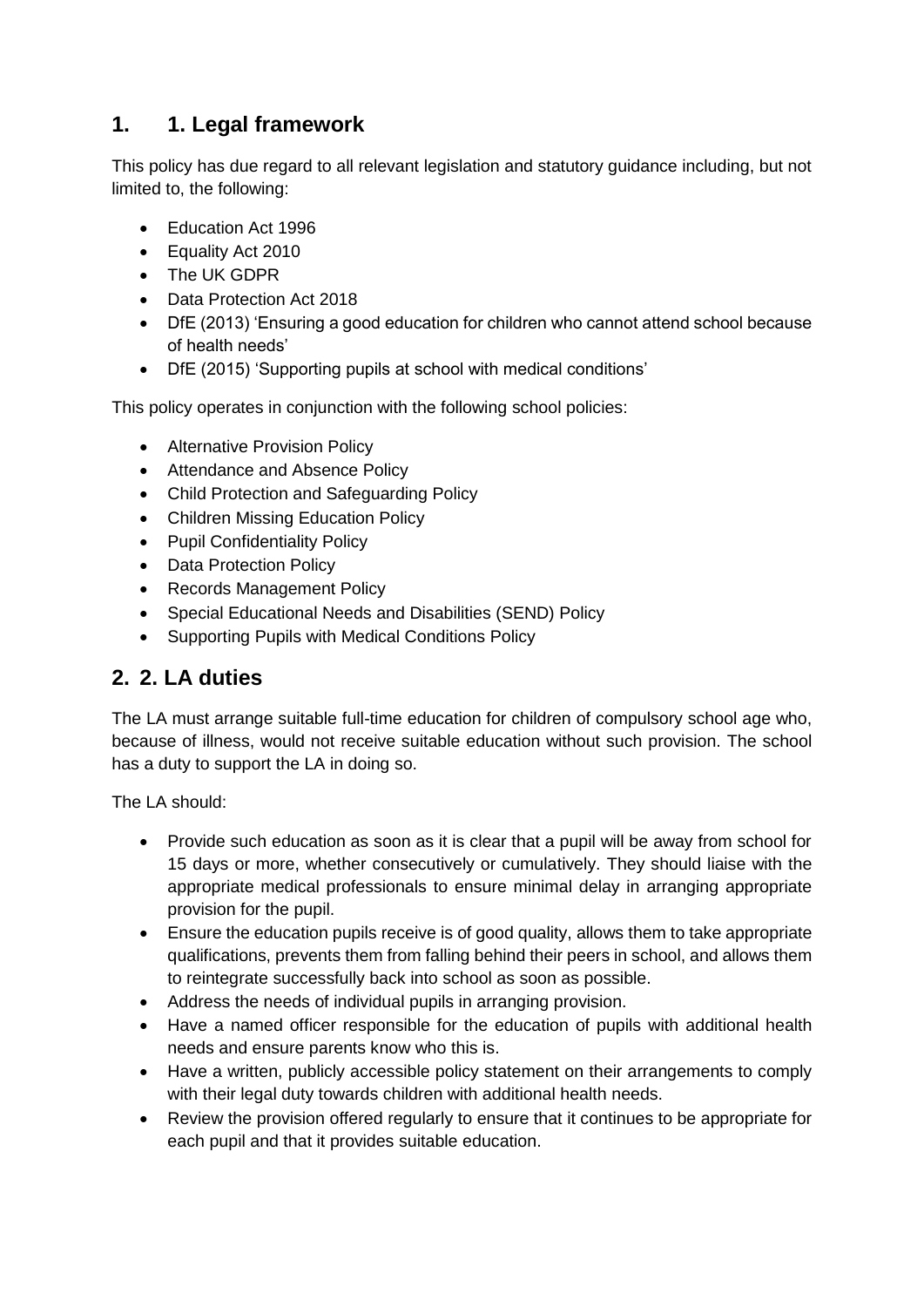• Give clear policies on the provision of education for children and young people under and over compulsory school age.

The LA should not:

- Have processes or policies in place which prevent a child from getting the right type of provision and a good education.
- Withhold or reduce the provision, or type of provision, for a child because of how much it will cost.
- Have policies based upon the percentage of time a pupil is able to attend school rather than whether the pupil is receiving a suitable education during that attendance.
- Have lists of health conditions which dictate whether or not they will arrange education for children or inflexible policies which result in children going without suitable full-time education (or as much education as their health condition allows them to participate in).

# <span id="page-4-0"></span>**3. 3. Definitions**

Children who are unable to attend school as a result of their medical needs may include those with:

- Physical health issues.
- Physical injuries.
- Mental health problems, including anxiety issues.
- Emotional difficulties or school refusal.
- Progressive conditions.
- Terminal illnesses.
- Chronic illnesses.

Children who are unable to attend mainstream education for health reasons may attend any of the following:

- **Hospital school**: a special school within a hospital setting where education is provided to give continuity whilst the child is receiving treatment.
- **Home tuition**: many LAs have home tuition services that act as a communication channel between schools and pupils on occasions where pupils are too ill to attend school and are receiving specialist medical treatment.
- **Medical PRUs**: these are LA establishments that provide education for children unable to attend their registered school due to their medical needs.

# <span id="page-4-1"></span>**4. 4. Roles and responsibilities**

The governing board is responsible for:

- Ensuring arrangements for pupils who cannot attend school as a result of their medical needs are in place and are effectively implemented.
- Ensuring the termly review of the arrangements made for pupils who cannot attend school due to their medical needs.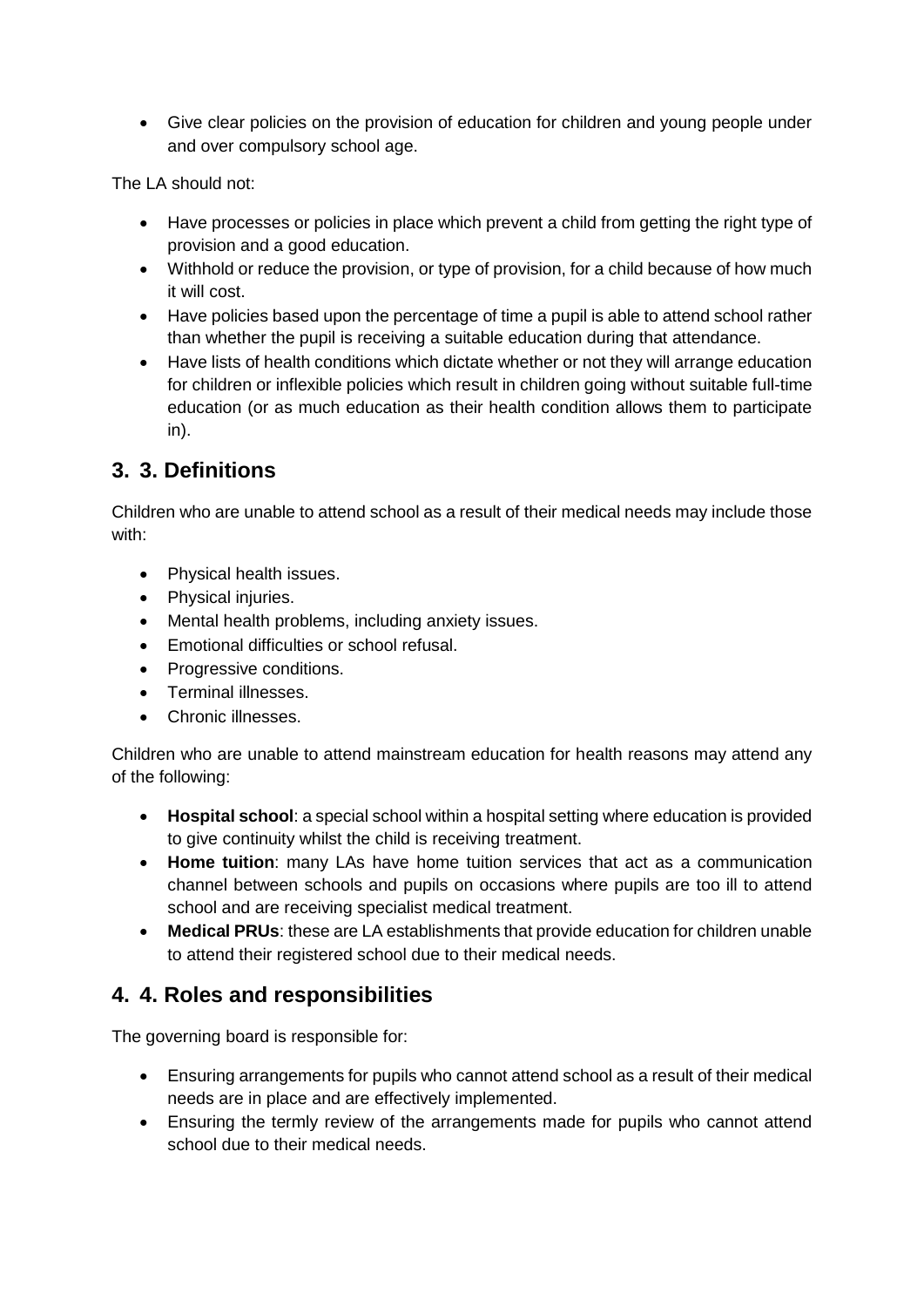- Ensuring the roles and responsibilities of those involved in the arrangements to support the needs of pupils are clear and understood by all.
- Ensuring robust systems are in place for dealing with health emergencies and critical incidents, for both on- and off-site activities.
- Ensuring staff with responsibility for supporting pupils with additional health needs are appropriately trained.
- Approving and reviewing this policy on an annual basis.

The headteacher is responsible for:

- Working with the governing board to ensure compliance with the relevant statutory duties when supporting pupils with additional health needs.
- Working collaboratively with parents and other professionals to develop arrangements to meet the best interests of pupils.
- Ensuring the arrangements put in place to meet pupils' health needs are fully understood by all those involved and acted upon.
- Appointing a named member of staff who is responsible for pupils with additional health needs and liaises with parents, pupils, the LA, key workers and others involved in the pupil's care.
- Ensuring the support put in place focusses on and meets the needs of individual pupils.
- Arranging appropriate training for staff with responsibility for supporting pupils with additional health needs.
- Providing teachers who support pupils with additional health needs with suitable information relating to a pupil's health condition and the possible effect the condition and/or medication taken has on the pupil.
- Providing annual reports to the governing board on the effectiveness of the arrangements in place to meet the health needs of pupils.
- Notifying the LA when a pupil is likely to be away from the school for a significant period of time due to their health needs.

The named member of staff is responsible for:

- Dealing with pupils who are unable to attend school because of their health needs.
- Actively monitoring pupil progress and reintegration into school.
- Supplying pupils' education providers with information about pupils' capabilities, progress and outcomes.
- Liaising with the headteacher, education providers and parents to determine pupils' programmes of study whilst they are absent from school.
- Keeping pupils informed about school events and encouraging communication with their peers.
- Providing a link between pupils and their parents, and the LA.

Teachers and support staff are responsible for:

- Understanding confidentiality in respect of pupils' health needs.
- Designing lessons and activities in a way that allows those with additional health needs to participate fully and ensuring pupils are not excluded from activities that they wish to take part in without a clear evidence-based reason.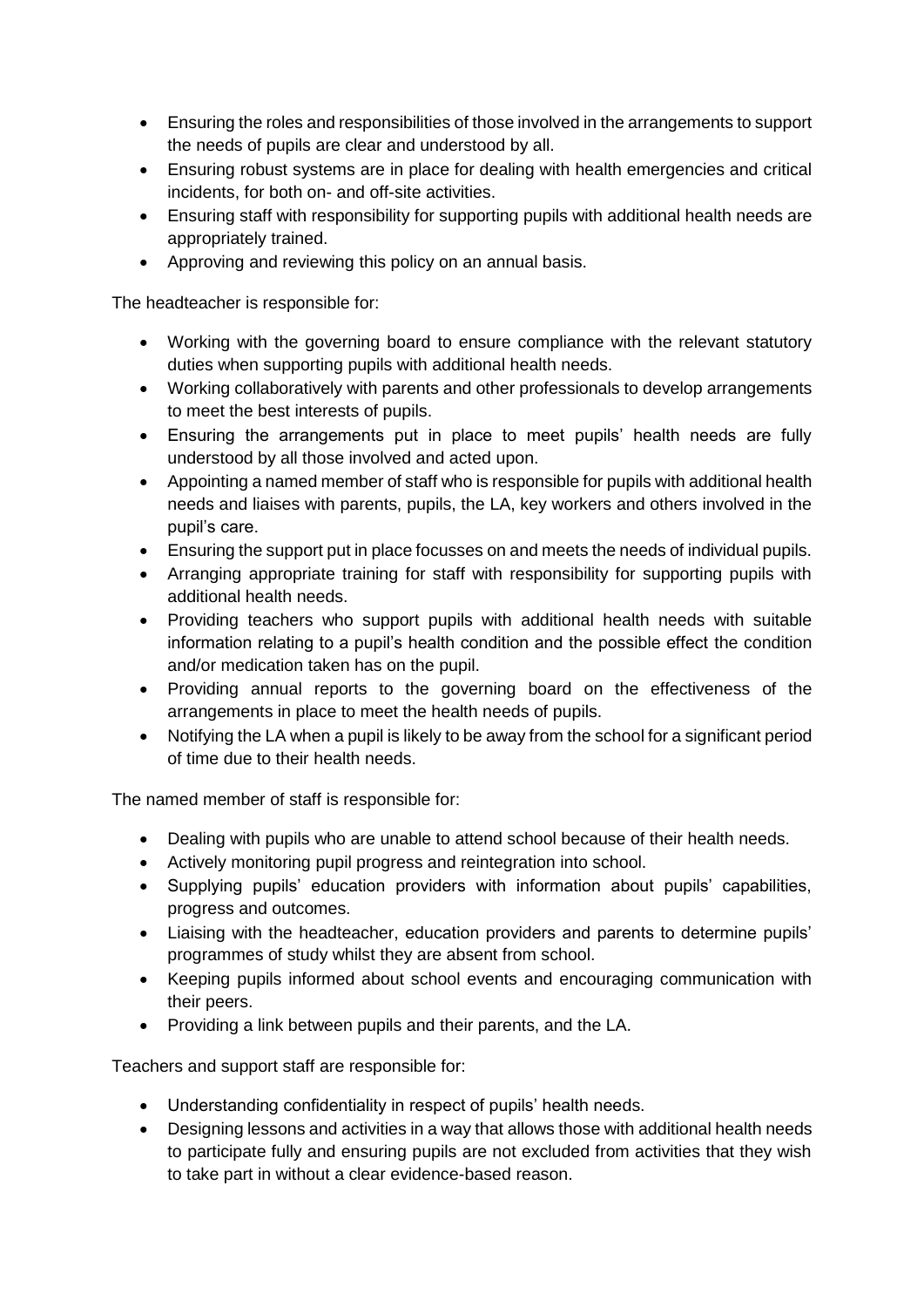- Understanding their role in supporting pupils with additional health needs and ensuring they attend the required training.
- Ensuring they are aware of the needs of their pupils through the appropriate and lawful sharing of individual pupils' health needs.
- Ensuring they are aware of the signs, symptoms and triggers of common lifethreatening medical conditions and know what to do in an emergency.
- Keeping parents informed of how their child's health needs are affecting them whilst in school.

Parents are expected to:

- Ensure the regular and punctual attendance of their child at the school where possible.
- Work in partnership with the school to ensure the best possible outcomes for their child.
	- Notify the school of the reason for any of their child's absences without delay.
- Provide the school with sufficient and up-to-date information about their child's medical needs.
- Attend meetings to discuss how support for their child should be planned.

#### <span id="page-6-0"></span>**5. 5. Managing absence**

Parents are advised to contact the school on the first day their child is unable to attend due to illness.

Absences due to illness will be authorised unless the school has genuine cause for concern about the authenticity of the illness.

The school will provide support to pupils who are absent from school because of illness for a period of less than 15 school days by liaising with the pupil's parents to arrange schoolwork, as soon as the pupil is able to cope with it, or part-time education at school. The school will give due consideration to which aspects of the curriculum are prioritised in consultation with the pupil, their parents and relevant members of staff.

For periods of absence that are expected to last for 15 or more school days, either in one absence or over the course of a school year, the named member of staff with responsibility for pupils with additional health needs will notify the LA, who will take responsibility for the pupil and their education.

Where absences are anticipated or known in advance, the school will liaise with the LA to enable education provision to be provided from the start of the pupil's absence.

For hospital admissions, the appointed named member of staff will liaise with the LA regarding the programme that should be followed while the pupil is in hospital.

The LA will set up a personal education plan (PEP) for the pupil which will allow the school, the LA and the provider of the pupil's education to work together.

The school will monitor pupil attendance and mark registers to ensure it is clear whether a pupil is, or should be, receiving education other than at school.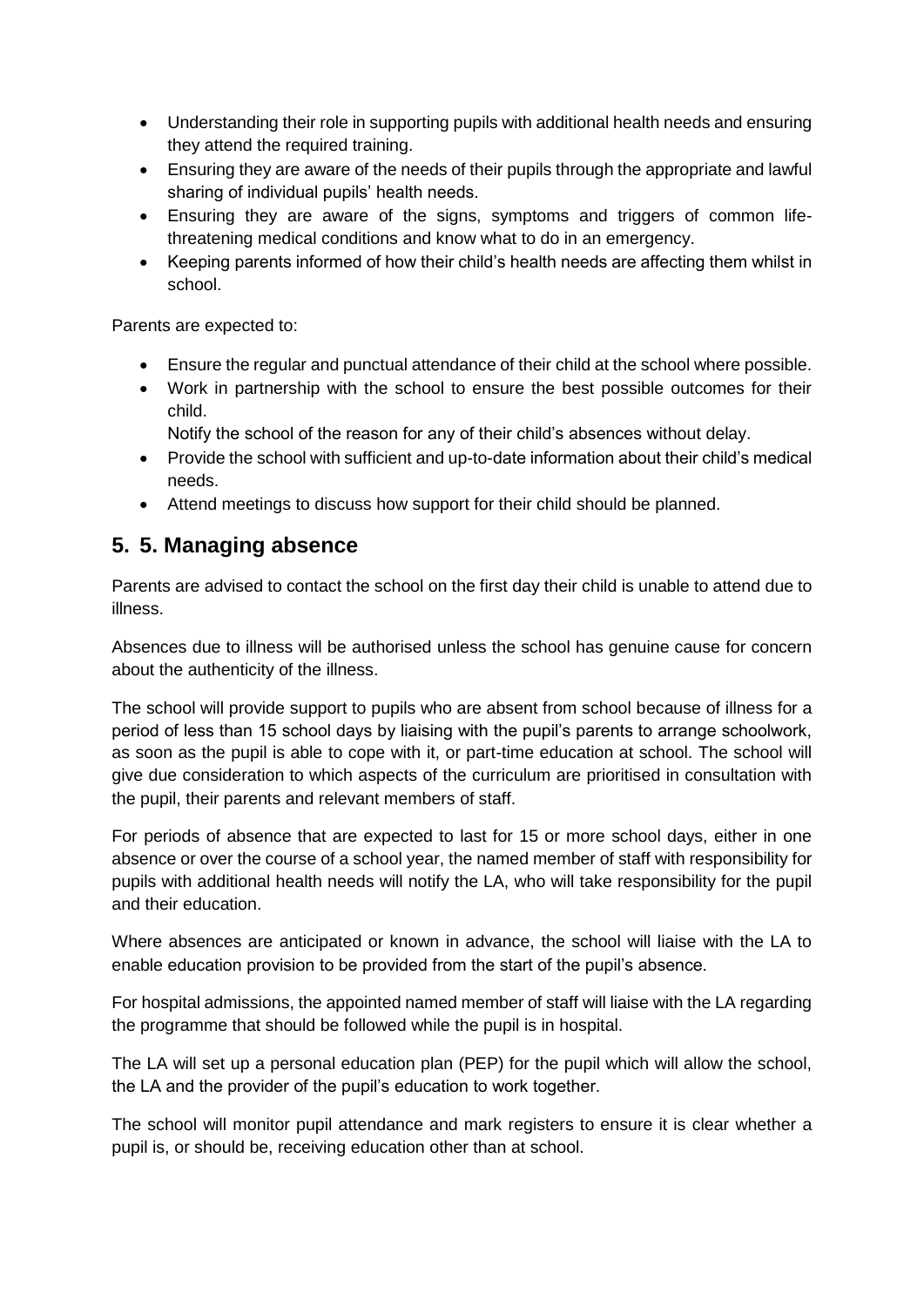The school will only remove a pupil who is unable to attend school because of additional health needs from the school roll where:

- The pupil has been certified by the school's medical officer as unlikely to be in a fit state of health to attend school, before ceasing to be of compulsory school age; and
- Neither the pupil nor their parent has indicated to the school the intention to continue to attend the school, after ceasing to be of compulsory school age.

A pupil unable to attend school because of their health needs will not be removed from the school register without parental consent and certification from the school's medical officer, even if the LA has become responsible for the pupil's education.

# <span id="page-7-0"></span>**6. 6. Support for pupils**

Where a pupil has a complex or long-term health issue, the school will discuss the pupil's needs and how these may be best met with the LA, relevant medical professionals, parents and, where appropriate, the pupil.

The LA expects the school to support pupils with additional health needs to attend full-time education wherever possible, or for the school to make reasonable adjustments to pupils' programmes of study where medical evidence supports the need for those adjustments.

The school will make reasonable adjustments under pupils' IHPs, in accordance with the Supporting Pupils with Medical Conditions Policy.

Pupils admitted to hospital will receive education as determined appropriate by the medical professionals and hospital tuition team at the hospital concerned.

During a period of absence, the school will work with the provider of the pupil's education to establish and maintain regular communication and effective outcomes.

Whilst a pupil is away from school, the school will work with the LA to ensure the pupil can successfully remain in touch with their school possibly using the following methods:

- School newsletters
- Emails
- Invitations to school events
- Cards or letters from peers and staff

Where appropriate, the school will provide the pupil's education provider with relevant information, curriculum materials and resources.

To help ensure a pupil with additional health needs is able to attend school following an extended period of absence, the following adaptations will be considered:

- A personalised or part-time timetable, drafted in consultation with the named staff member
- Access to additional support in school
- Online access to the curriculum from home
- Movement of lessons to more accessible rooms
- Places to rest at school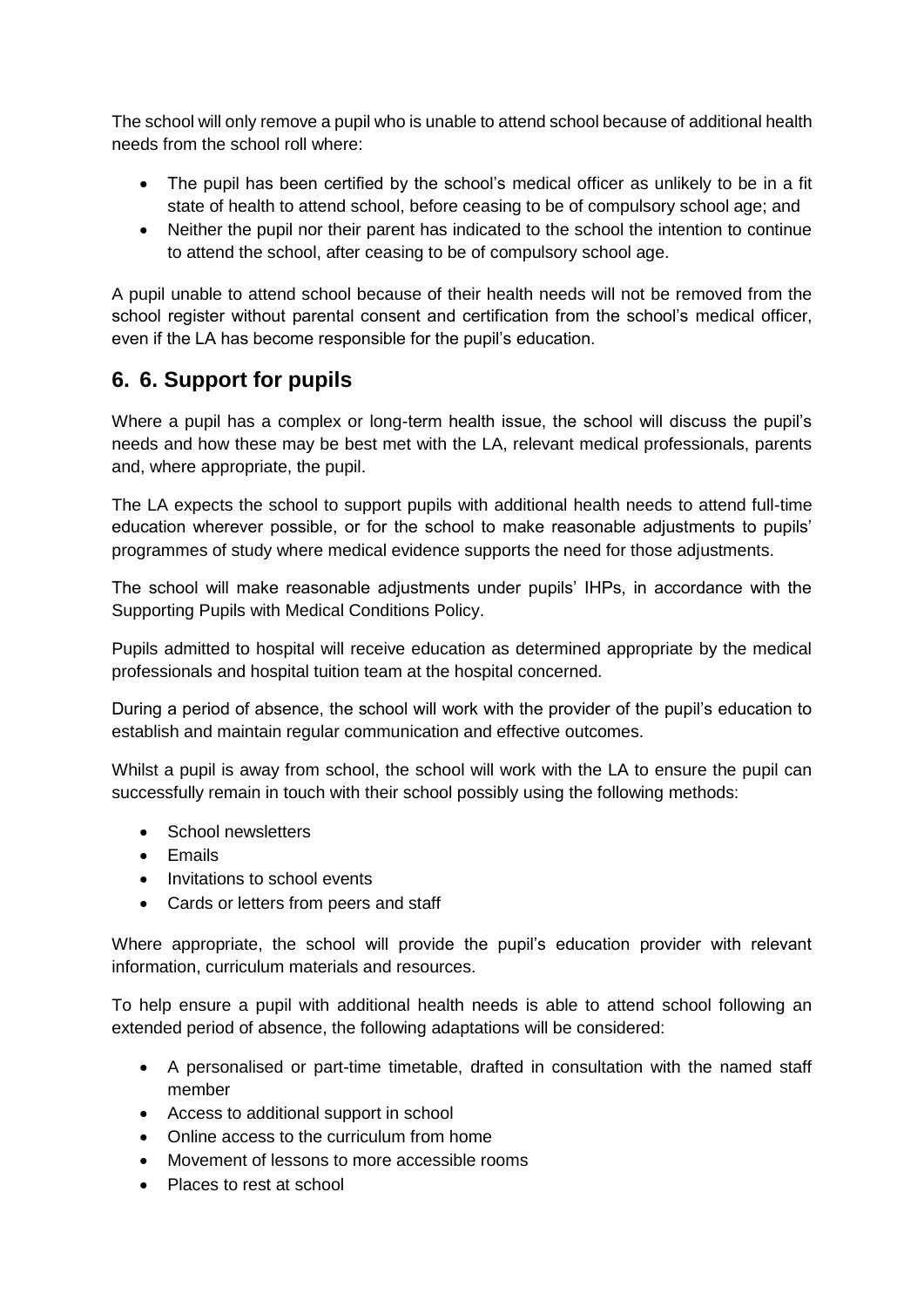• Special exam arrangements to manage anxiety or fatigue

# <span id="page-8-0"></span>**7. 7. Reintegration**

When a pupil is considered well enough to return to school, the school will develop a tailored reintegration plan in collaboration with the LA.

The school will work with the LA when reintegration into school is anticipated to plan for consistent provision during and after the period of education outside school.

As far as possible, the pupil will be able to access the curriculum and materials that they would have used in school.

If appropriate, the school nurse will be involved in the development of the pupil's reintegration plan and informed of the timeline of the plan by the appointed named member of staff, to ensure they can prepare to offer any appropriate support to the pupil.

The school will consider whether any reasonable adjustments need to be made to provide suitable access to the school and the curriculum for the pupil.

For longer absences, the reintegration plan will be developed near to the pupil's likely date of return, to avoid putting unnecessary pressure on an ill pupil or their parents in the early stages of their absence.

The school is aware that some pupils will need gradual reintegration over a long period of time and will always consult with the pupil, their parents and key staff about concerns, medical issues, timing and the preferred pace of return.

The reintegration plan will include:

- The date for planned reintegration, once known.
- Details of regular meetings to discuss reintegration.
- Details of the named member of staff who has responsibility for the pupil.
- Clearly stated responsibilities and the rights of all those involved.
- Details of social contacts, including the involvement of peers and mentors during the transition period.
- A programme of small goals leading up to reintegration.
- Follow-up procedures.

The school will ensure a welcoming environment is developed and encourage pupils and staff to be positive and proactive during the reintegration period.

Following reintegration, the school will support the LA in seeking feedback from the pupil regarding the effectiveness of the process.

#### <span id="page-8-1"></span>**8. 8. Information sharing**

It is essential that all information about pupils with additional health needs is kept up-to-date.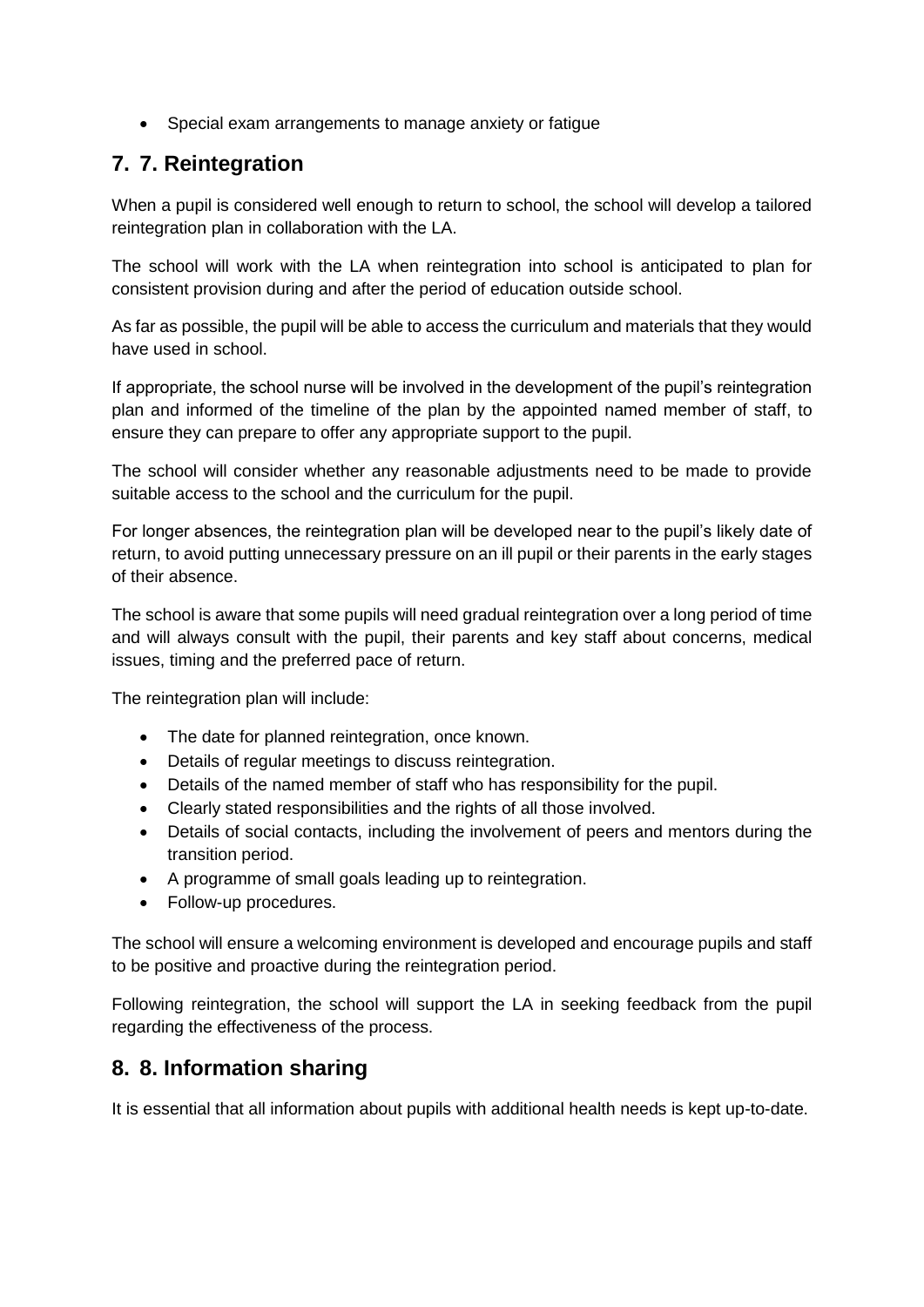To protect confidentiality, all information-sharing techniques, e.g. staff noticeboards, will be agreed with the pupil and their parent in advance of being used, in accordance with the Pupil Confidentiality Policy.

All teachers, TAs, supply and support staff will be provided with access to relevant information, including high-risk health needs, first aiders and emergency procedures, via a noticeboard.

Parents will be made aware of their own rights and responsibilities regarding confidentiality and information sharing. To help achieve this, the school will:

- Ensure this policy and other relevant policies are easily available and accessible.
- Provide the pupil and their parents with a copy of the policy on information sharing.
- Ask parents to sign a consent form which clearly details the organisations and individuals that their child's health information will be shared with and which methods of sharing will be used.
- Consider how friendship groups and peers may be able to assist pupils with additional health needs.

When a pupil is discharged from hospital or is returning from other education provision, the school will ensure the appropriate information is received to allow for a smooth return to the school. The named member of staff will liaise with the hospital or other tuition service as appropriate.

#### <span id="page-9-0"></span>**9. 9. Record keeping**

In accordance with the Supporting Pupils with Medical Conditions Policy, written records will be kept of all medicines administered to pupils.

Proper record keeping will protect both staff and pupils and provide evidence that agreed procedures have been followed.

All records will be maintained in line with the Records Management Policy.

#### <span id="page-9-1"></span>**10. 10. Training**

Staff will be trained in a timely manner to assist with a pupil's return to school if required.

Once a pupil's return date has been confirmed, staff will be provided with relevant training one week before the pupil's anticipated return.

Healthcare professionals should be involved in identifying and agreeing with the school the type and level of training required.

Training will be sufficient to ensure staff are confident in their ability to support pupils with additional health needs.

Parents of pupils with additional health needs may provide specific advice but will not be the sole trainer of staff.

#### **11. 11. Examinations and assessments**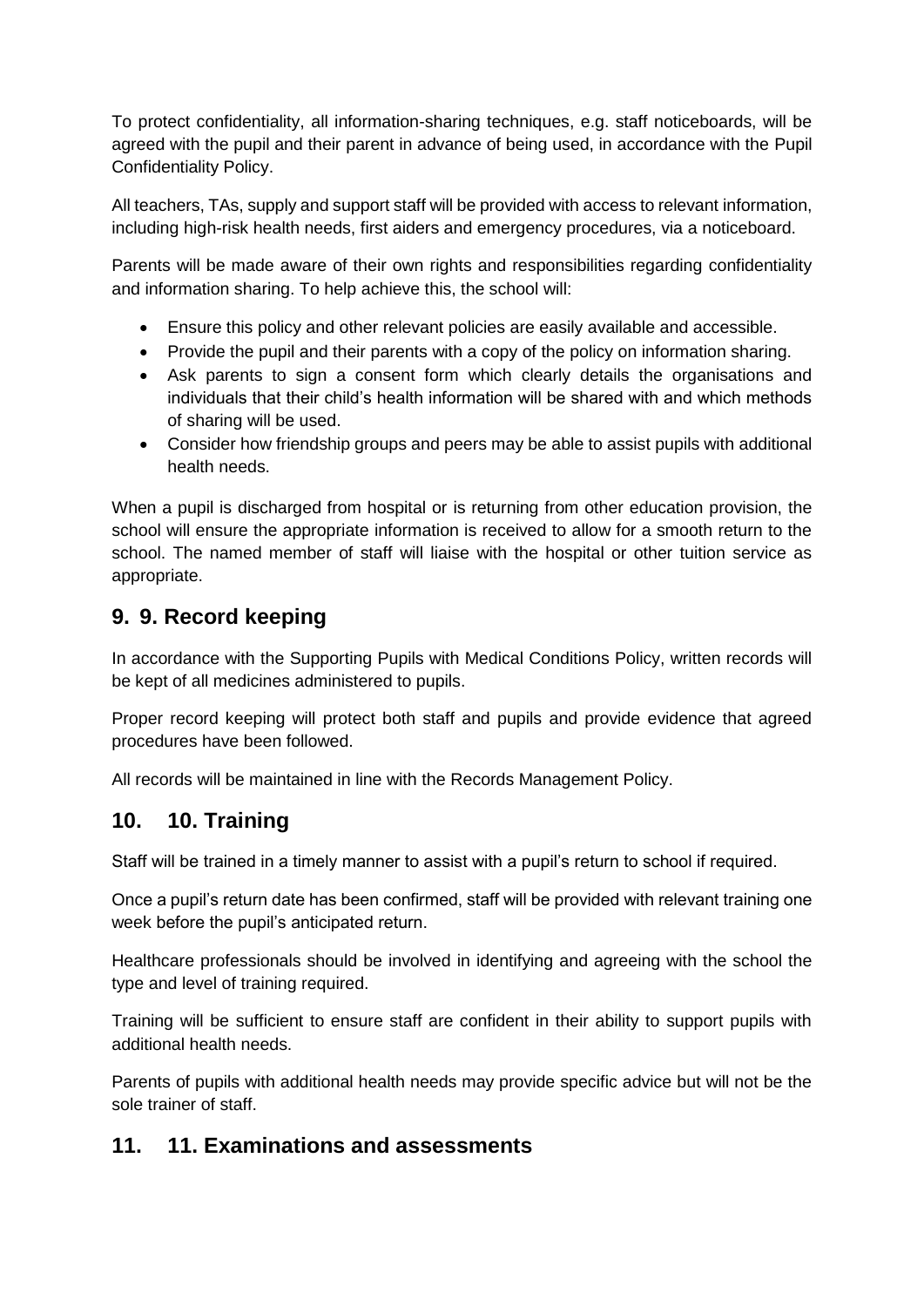The named member of staff will liaise with the alternative provision provider over planning and examination course requirements where appropriate.

Relevant assessment information will be provided to the alternative provision provider if required.

Awarding bodies may make special arrangements for pupils with permanent or long-term disabilities and learning difficulties, or temporary disabilities and illnesses. Applications for such arrangements will be submitted by the school, or LA if more appropriate, as early as possible.

#### **12. 12. Monitoring and review**

This policy will be reviewed by the governing board on an annual basis.

Any changes to the policy will be clearly communicated to all members of staff involved in supporting pupils with additional health needs, and to parents and pupils themselves.

The next scheduled review date for this policy is April 2022.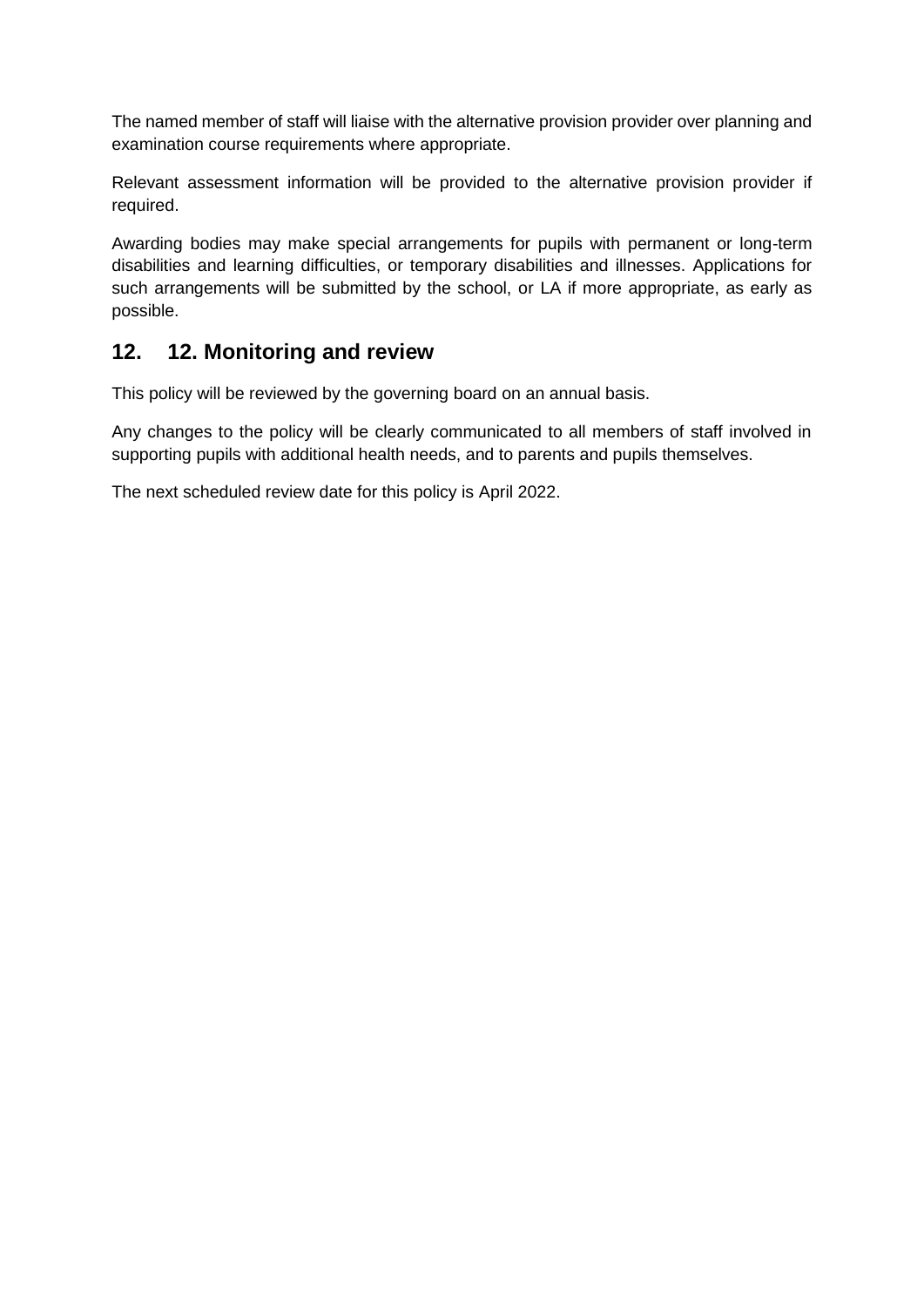# <span id="page-11-0"></span>**Supporting Attendance of Pupils with Additional Health Needs During the Coronavirus (COVID-19) Pandemic**

**[This appendix has been created in line with guidance from the DfE and PHE. You must ensure you amend this appendix as required so that it fits your school's circumstances and reflects local advice.]** 

#### **Statement of intent**

At St Gabriels, we understand that the pandemic is a worrying time for pupils with medical conditions and additional health needs, and we aim to do all that we can to support these pupils and their families to engage in education during this turbulent time.

The information in this appendix is under constant review in line with government guidance and will be updated if any new information is released.

#### **13. 1. Legal framework**

This policy has due regard to all relevant legislation and statutory guidance, including, but not limited to, the following:

- Coronavirus Act 2020
- DfE (2021) 'Schools coronavirus (COVID-19) operational guidance'
- DfE (2021) 'SEND and specialist settings additional operational guidance: coronavirus (COVID-19)'

#### **14. 2. Roles and responsibilities**

The governing board will:

• Ensure that there are procedures and arrangements in place to minimise the impact of the pandemic on pupils with additional health needs that may limit their ability to attend school.

The headteacher will:

- Ensure that there are effective communication channels in place between the school and pupils with additional health needs, and their parents, during the pandemic.
- Facilitate effective conversation with relevant healthcare professionals and any other relevant services to ensure that pupils remain supported during the pandemic.

#### **15. 3. Managing attendance**

As under normal circumstances, the school will be sensitive and understanding in its approach to managing attendance of pupils whose health needs limit their ability to attend school, whether due to temporary illness or injury or a long-term condition.

The school will liaise with the parents of these pupils regarding their expected attendance at school, and will remain cognisant of where these pupils are receiving education, e.g. through remote learning or from the LA, at all times.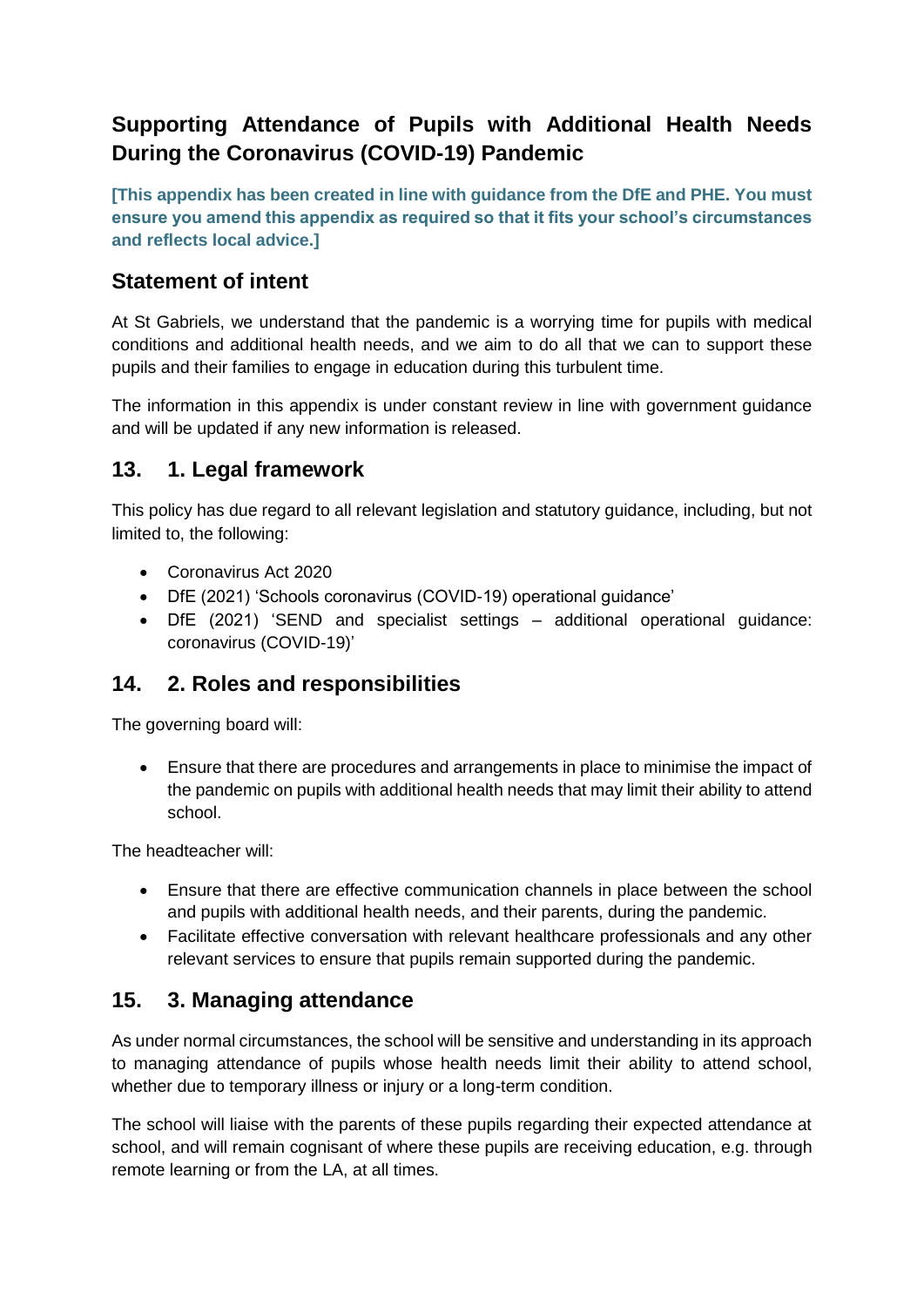The school will record pupil attendance and absence as normal, unless they are absent for reasons related to coronavirus, in which case absences will be recorded using Code 'X'.

The school will conduct an individual risk assessment for pupils with additional health needs to identify and mitigate potential risks to the pupils' safety if they attend school during the pandemic – this risk assessment will assess their vulnerability to infection, as well as whether the school will be able to continue to meet provisions laid out in the pupil's IHP, where relevant, under organisational challenges presented by the pandemic.

The school will work to implement any control measures illuminated within this risk assessment that will help pupils to safely attend school and will maintain regular communication with parents to ensure that concerns surrounding their child's safety are considered.

Where, upon completion of this risk assessment, the school cannot guarantee a pupil's safety with regard to coronavirus or cannot guarantee that certain provisions in their IHP that are pivotal to their ability to attend school safely can be consistently met, the school will not expect the pupil to attend.

Where a pupil cannot attend school following a risk assessment, the school will work with their parents and the LA to ensure that a plan for the pupil's engagement in education is in place.

#### **16. 4. Remote education**

Where a pupil cannot attend school on site due to their health needs, the pupil will be provided with remote education from the first day of their absence, provided they are well enough and not receiving education elsewhere, e.g. an alternative provision setting or the LA.

Where a pupil is seriously unwell, has been absent for a long period of time, or has been admitted to hospital, the school will work with the LA to identify the remote learning provision that can be offered to the pupil in line with any existing PEP or hospital tuition in place.

Where a pupil is attending temporary alternative provision, e.g. a hospital school for the duration of hospital admission, the school will liaise with parents, the alternative provider and the LA to determine whether the pupil's educational, medical and social needs would be best met by participating in remote education alongside their peers.

Where a pupil is to engage in remote education, the school will work with all relevant parties, including the pupil, their parents, the LA, relevant healthcare specialists, and any alternative provision settings the pupil attends, to work out a plan for engaging in remote education during the pandemic that is tailored specifically to the pupil's needs.

Where a pupil who cannot attend school due to their additional health needs cannot access remote education, the school will work with the LA to ensure that they have the appropriate technology and support to access remote education, e.g. by providing them with a laptop.

The appointed named member of staff will work with pupils, where necessary, to establish whether they need any additional help, support or equipment to engage in their education effectively.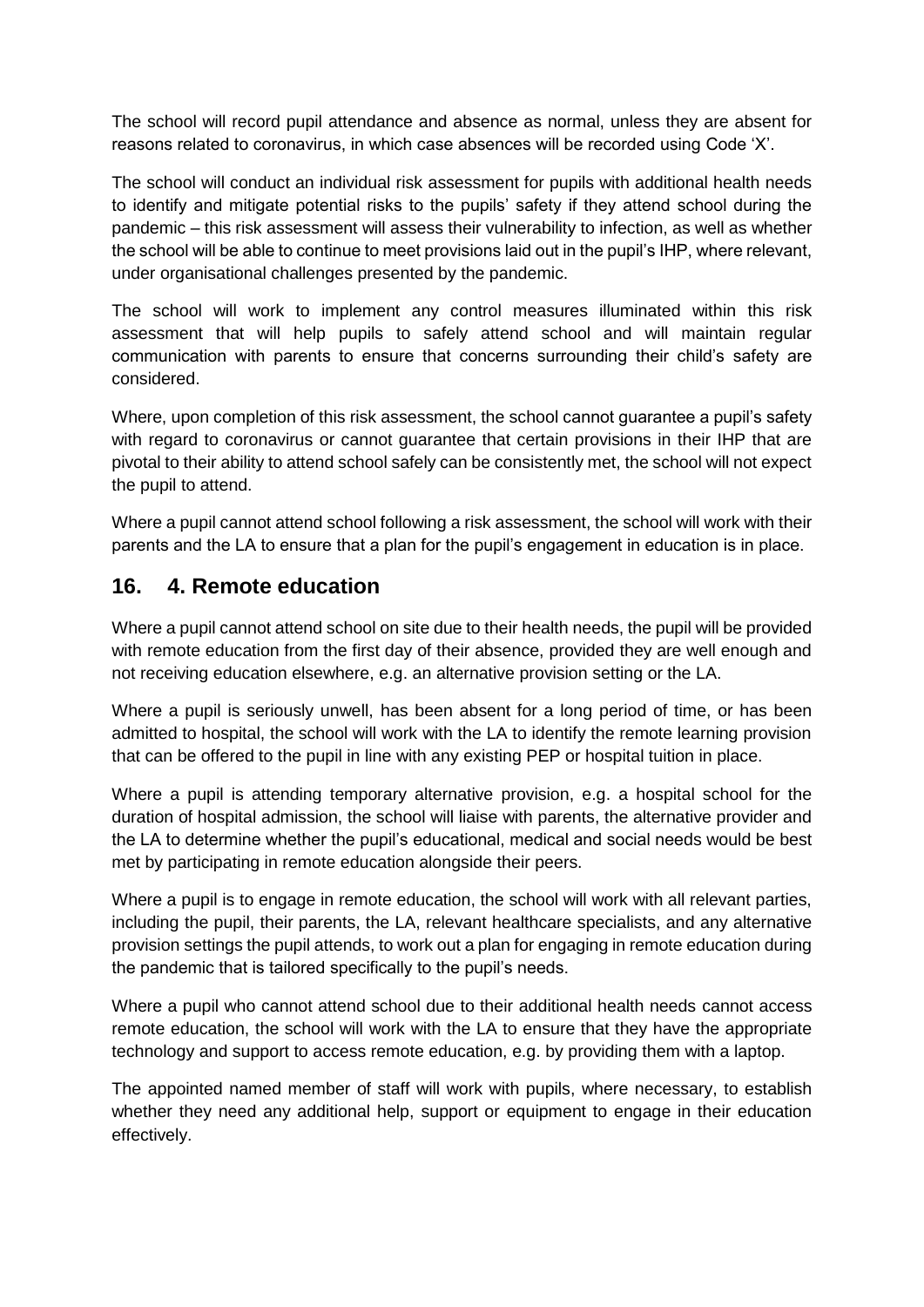The school will work with pupils and their parents to set reasonable goals and expectations, tailored to their individual health needs, for virtual attendance and engagement with remote learning.

# **17. 5. Support for pupils**

The school will recognise that pupils who are absent from school due to their health needs may feel increased levels of isolation during the pandemic due to government restrictions inhibiting their ability to socialise or receive visitors.

The school will, thus, ensure that these pupils are offered pastoral and wellbeing support where appropriate.

The school will liaise with the parents of an absent pupil to determine an appropriate and nonintrusive schedule of contact between the pupil and the school, including with the named member of staff and the pupil's peers.

The school will ensure that absent pupils are aware of the support available to them regarding their mental health, wellbeing and educational needs, and how to access that support during the pandemic.

The school will use all reasonable endeavours to maintain the full provisions outlined in IHPs or other support plans, particularly if these provisions are vital to pupils' ability to attend school and will inform the pupils and their parents in advance if certain provisions cannot be met under the current circumstances.

The headteacher, working with relevant parties including pupils, parents and the LA, where appropriate, to facilitate eventual reintegration into the school community for pupils who are absent during the pandemic.

#### **18. 6. Examinations and assessments**

In line with government guidance, Summer exams will not go ahead as normal in the 2020/2021 academic year and will be replaced with teacher assessment.

The headteacher will ensure they are up-to-date with the latest guidance released regarding Summer 2021 examinations, and will consider pupils with additional health needs when formulating plans for the school's exam provision.

Pupils will be supported in preparing for any examinations by their named member of staff, who will maintain communication with them even when they are not attending school to ensure their readiness for completing their qualifications.

#### **19. 7. Shielding**

Where a pupil with additional health needs is classified as clinically extremely vulnerable (CEV), the school will support the pupil to resume shielding, where advised by a clinician or national health advice. The school will work with the parents of the pupil and the LA, where appropriate, to engage the pupil in remote education.